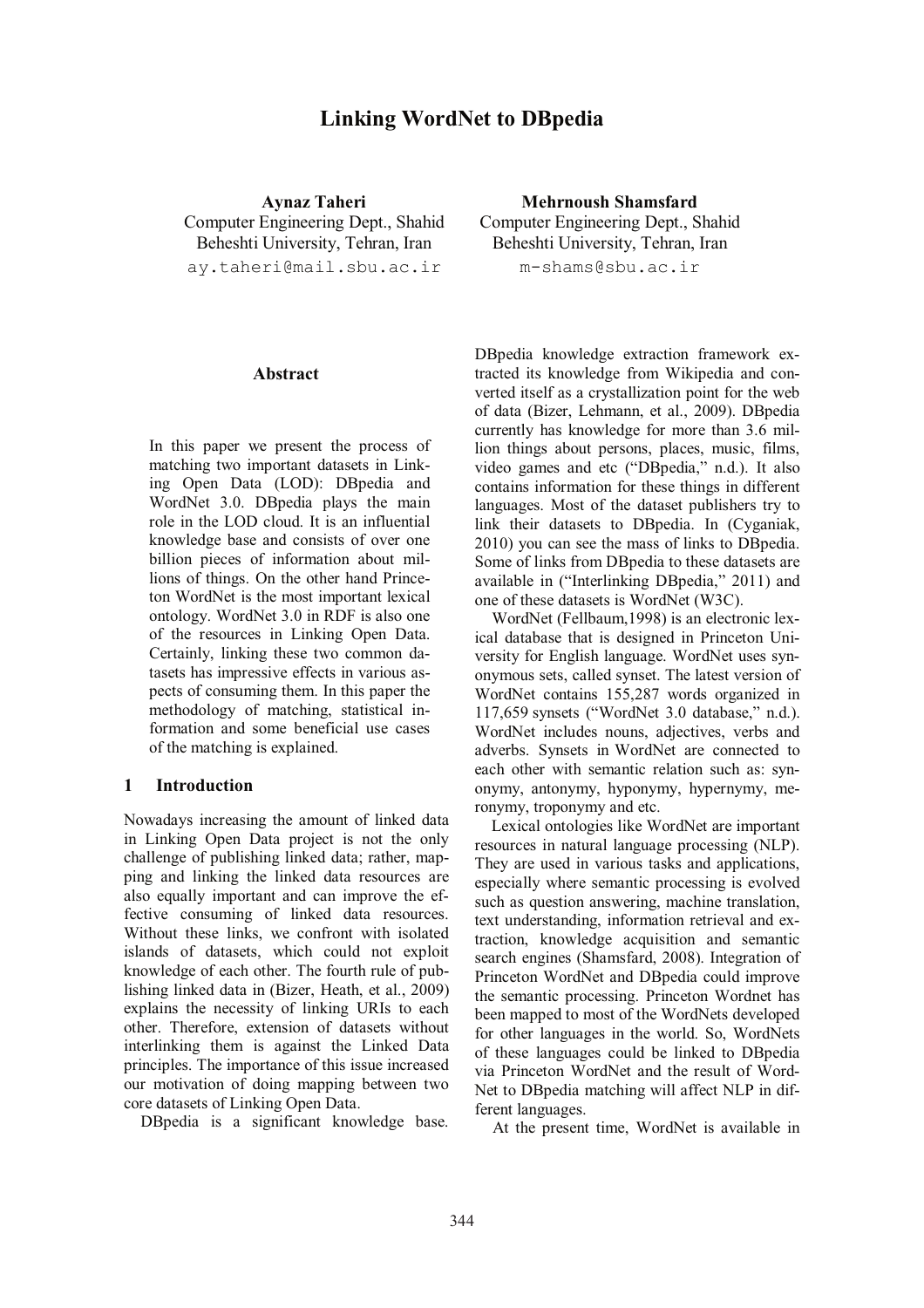the Linking Open Data cloud. There are two datasets in the LOD cloud which represents Word-Net in the form of linked data. One of them is WordNet  $(W3C<sup>1</sup>)$  (Assem et al., 2006) that is the OWL/RDF representation of Princeton WordNet 2.0 and the other one is WordNet  $(VUA<sup>2</sup>)$ ("Wordnet 3.0 in RDF" 2010) that is the RDF version of WordNet 3.0. WordNet (VUA) is mapped to WordNet (W3C) and DBpedia is also linked to WordNet (W3C).

Each synset in WordNet (VUA) has an URI. Synsets are derefrencable by their URIs and via HTTP protocol. Instances of synsets have also URIs. There are specified patterns for URIs of synsets and instances. The word "instance" is depicted in URIs of instances.

Currently, DBpedia has 467101 links to WordNet (W3C). But there are shortcomings in these links. We are going to cover these defects in our matching:

1. There are only hypernymy relations from instances of DBpedia to noun synsets of WordNet in current links and there is no relation from WordNet to DBpedia. It is considerable that these relations only represent a kind of instantiation. An example of these relations is following:

<http://dbpedia.org/resource/White\_House>

 < http://dbpedia.org/property/wordnet\_type> <http://www.w3.org/2006/03/wn/wn20/instances /synset-building -noun-1>

In the above example, it is demonstrated that 'White\_house' is an instance of 'building' synset in WordNet and nothing more. Whereas, Word-Net has information about 'white house'. There is a synset in WordNet 2.0 with this URI:

"http://www.w3c.org/2006/03/wn/wn20/instance s/synset-White\_house-noun-2". Matching the WordNet synset and the correspondent one in DBpedia is desirable for us. There are many synsets in WordNet which have equivalents in DBpedia. Discovering this type of relations is one of our motivations for doing this project.

2. There is another kind of relation that detecting it between WordNet and DBpedia is beneficial. We find instantiation or hypernymy relations between noun synsets of WordNet and DBpedia classes. It is important to know a synset of WordNet belongs to which concept from the viewpoint of DBpedia.

3. There are many properties in DBpedia. There is no link from these properties to equivalents in WordNet.

4. Only noun synsets of WordNet are considered in current links of DBpedia to WordNet. We are going to find equivalents of verb and adjective synsets in WordNet to properties in DBpedia too.

The rest of the paper is organized as follows: Section 2 presents our methodology of matching WordNet 3.0 in RDF to DBpedia. Section 3 explains statistical information about the result of mapping. Section 4 describe some use cases and advantages of the mapping WordNet3.0 to DBpedia. Section 5 discusses evaluation of the results and section 6 provides some conclusion about this paper.

### **2 Methodology of Matching**

We are going to find coreferent URIs in Word-Net (VUA) and DBpedia. This process is also known as entity matching, object resolution, object consolidation, entity identification, identity recognition, identity disambiguation or instance matching. In recent years many efforts have been done for making tools, softwares and frameworks for detecting coreferent URIs. One of these important products is Silk framework (Volz et al., 2009). Silk is a link discovery framework for the web of data that uses a declarative language (Silk-LSL) for specifying which types of links should be found between which types of entities. DBpedia has counseled utilizing this tool for generating links from other datasets to DBpedia ("Interlinking DBpedia," 2011). In our work, we do not use Silk because it needs all kinds of relations that might be discovered between entities to be described by user beforehand. We instead, apply our approach for generating links between two datasets.

Our methodology consists of two main phases: preliminary, supplementary.

1. Preliminary Phase:

In this phase, we use a terminological method for comparing synsets in WordNet and entities in DBpedia. The terminological method is applied in three steps:

• *Matching instances of WordNet to instances and classes of DBpedia:*

At the first step, equivalent instances in WordNet and DBpedia are found. Instances' synsets in WordNet (UVA) are available apart from other noun synsets. Thus, in the first step we discover all equivalent URIs from these two sets. After finding these equivalences, the next step is to detect the correspondences between Wordnet instances and DBpedia

<sup>&</sup>lt;sup>1</sup> World Wide Web Consortium

<sup>&</sup>lt;sup>2</sup> Vrije University Amsterdam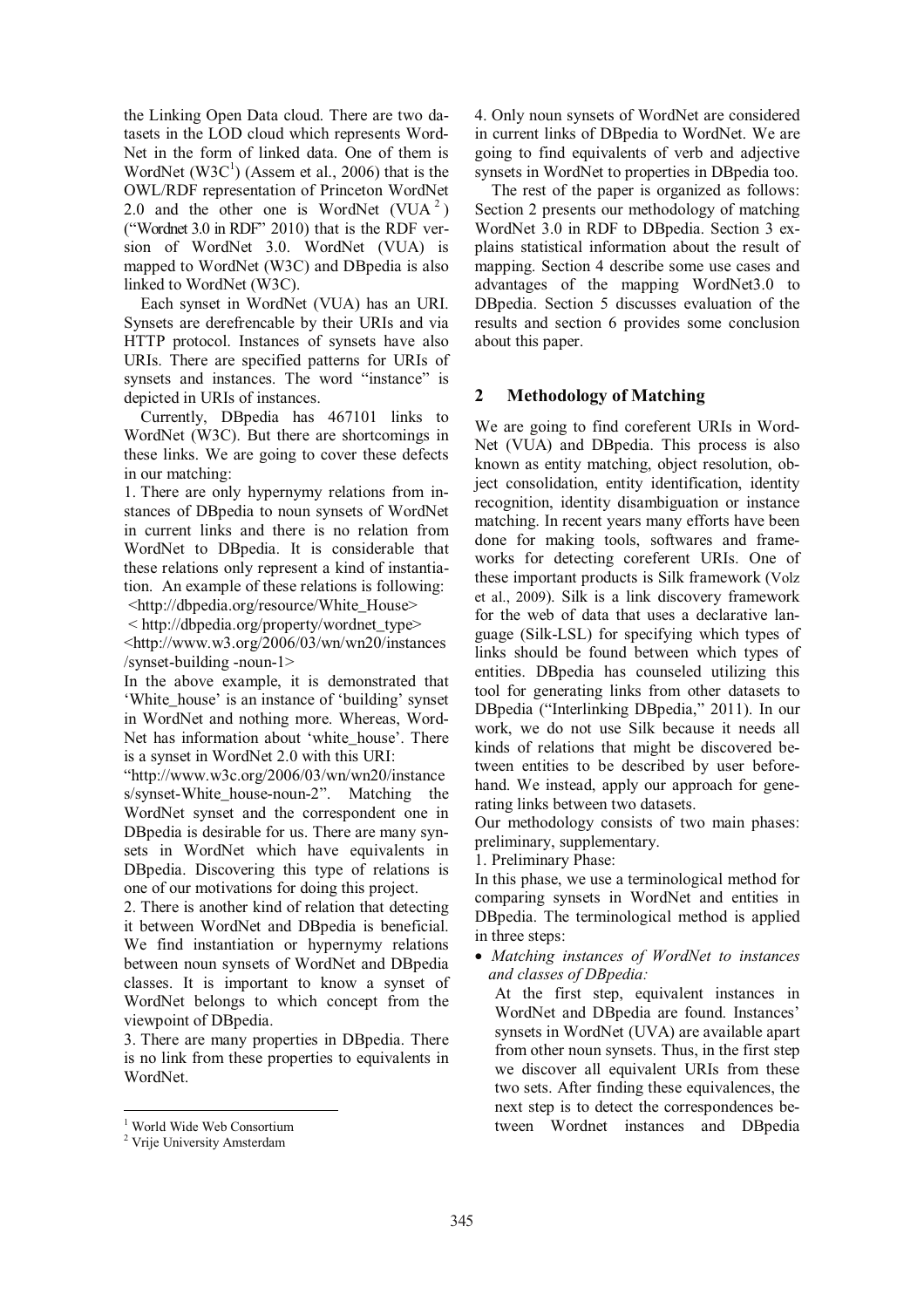classes.

There are instantiation relations between instances and their classes in DBpedia. In fact, the types of instances are described with these relations. This relation in DBpedia is represented with:

"http://www.w3.org/1999/02/22-rdf-syntax-

ns#type". Since, we found equivalences relations between instances in WordNet and DBpedia, and on the other hand there are instantiation or hypernymy relations between instances and their classes in DBpedia, so it is possible to represent the type of WordNet instances in DBpedia. Figure 1 indicates this process.



Figure 1. Process of matching at the first step in the first phase

• *Matching noun synsets of WordNet to classes in DBpedia:*

Some noun synsets of WordNet have equivalents in classes of DBpedia. For example, both of the datasets have knowledge about "Language". So, the "synset-Language-noun-1" synset in WordNet is the same as "Language" class in DBpedia.

<http://purl.org/vocabularies/princeton/wn30/s ynset-language-noun-1>

<http://www.w3.org/2002/07/owl#owl:equival entClass>

<http://dbpedia.org/ontology/Language>

• *Matching noun, verb and adjective synsets of WordNet to properties in DBpedia:* The aim of this phase is to recognize properties of DBpedia and their equivalents in WordNet. Properties play the predicate role in a triple. So, detecting equivalent synsets with properties is advantageous. There are three kinds of properties in DBpedia: owl:ObjectProperty, owl:DatatypeProperty and property. owl:ObjectProperty and owl:DatatypeProperty are properties in ontology of DBpedia but the third kind of properties are independent from DBpedia ontology and there are no structural and hierarchical relations between them ("The DBpedia Data Set," 2011). These properties

are created directly from Wikipedia infobox properties with no regard to DBpedia ontology. There are some properties in these three kinds that seem to be equivalent. The next example represents that there are two properties in DBpedia that specify "Language" property: < http://dbpedia.org/ontology/language> : an object property

 $\langle \text{http://dbpedia.org/property/language} \rangle$ property

In all of the three steps, similarity computing method is a token-based distance computing. In this method a string is considered as a bag of words (Euzenat,2007). In our matching method the label of entities in DBpedia, the label of the WordNet synsets in their URIs, the label of senses in a synset and the description (gloss) of a synset in WordNet are transformed to bags of words. But before this transformation we normalize strings and remove stop words. After producing the bags of words, a measure for estimation of similarity between WordNet synset and DBpedia entity is applied (1).

X: a bag of words including words in the label of synset

Y: a bag of words including words in the label of DBpedia entity or its comment

S: a bag of words including words in the label of senses of synset

G: a bag of words including words in the glossary of synset

$$
\delta(X, Y) = \frac{|X \cap Y| + |Y \cap (XUSUG)|}{|X| + |Y|}
$$
 (1)

2. Supplementary Phase:

Similar entities regarding lexical features were found in the previous phase. So, we are sure that the matching results of the first phase are lexically correct. But these results are not accurate necessarily and maybe there are correspondences that don't have entities with the same identity and there are only lexical similarities between them. The purpose of this phase is to refine the result of matching in the previous phase. In other words, a method for URI disambiguating is described in this phase. We used hierarchal structure of WordNet and DBpedia for disambiguation. 'wnschema:instanceOf' and 'wn20schema:hyponymOf' relations are used for gaining an understanding of taxonomic structure in WordNet. 'wnschema:instanceOf' relation denotes a relation between an instance synset and a noun synset. Two relations from DBpedia are also utilized for determining the taxonomic structure. These two relations are 'rdf:type' and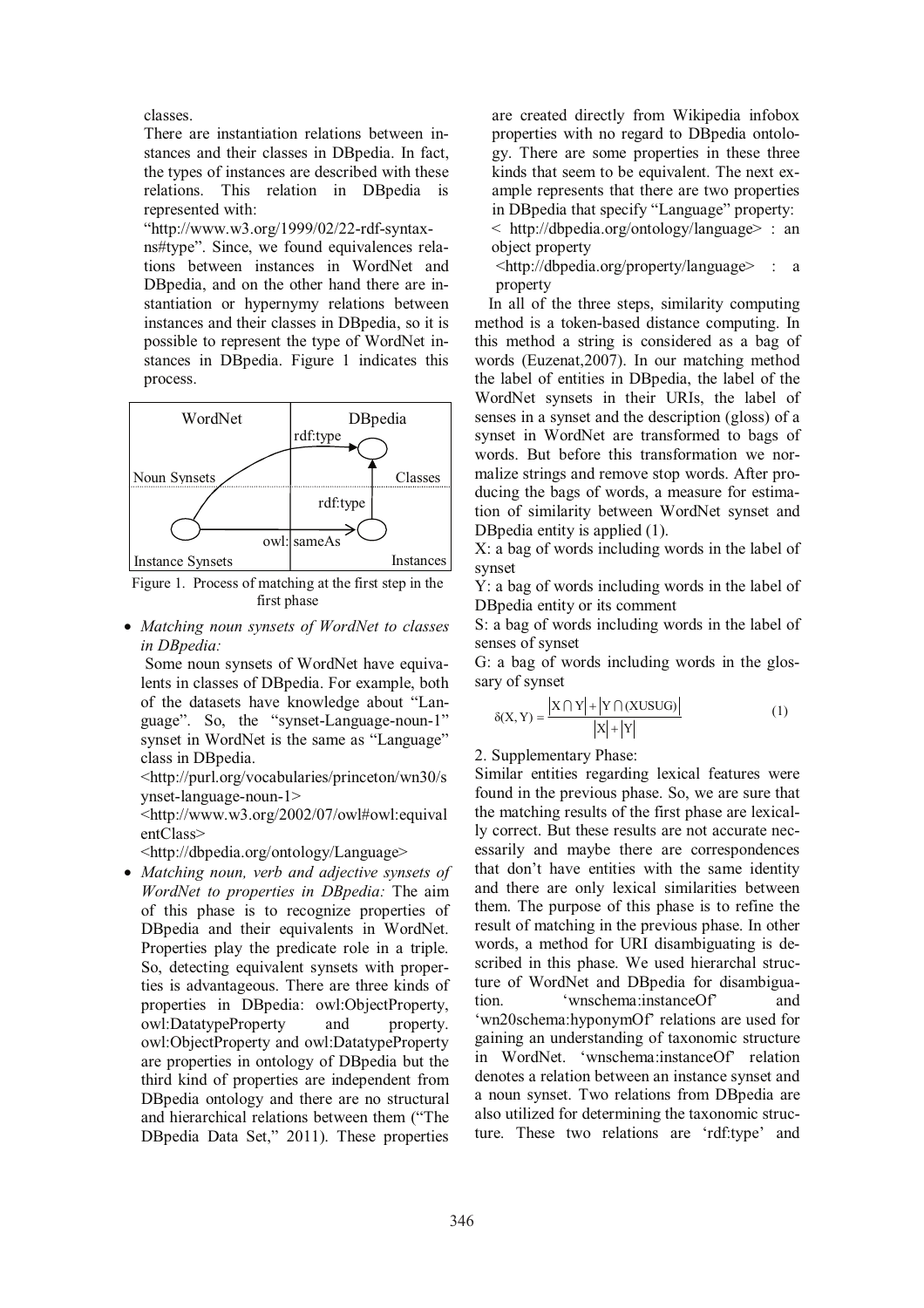'rdfs:subClassOf'. The first one denotes a relation between an instance and the class that belong to and the second one expresses a relation between two classes. These relations are used as sources for disambiguation.

Some structure based techniques are presented in (Euzenat and Shvaiko, 2007). One of them is Wu-Palmer similarity measure (Wu and Palmer, 1994). This similarity measure is used in the second phase of our methodology. Consider the following URIs:

URI1: http://purl.org/vocabularies/princeton/wn3 0/s ynset-Pluto-noun-1

URI2: http://purl.org/vocabularies/princeton/wn3 0/synset-Pluto-noun-2

URI3: http://purl.org/vocabularies/princeton/wn3 0/synset-Pluto-noun-3

URI4: http://dbpedia.org/resource/Pluto

URI1, URI2 and URI3 from WordNet are lexically similar to each other and the first phase finds them equal to URI4 from DBpedia. While, URI1 has 'wnschema:instanceOf' relation with 'fictional\_character' and is a cartoon character. URI2 has 'wnschema:instanceOf' relation with 'Greek\_deity' and is the god of the underworld in ancient mythology. URI3 has 'wnschema:instanceOf' relation with 'outer\_planet' and is a small planet. URI4 has 'rdf:type' relation with 'Planet' class of DBpedia ontology. The matching of URI1 and URI2 with URI4 is obviously wrong.

We use Wu-Palmer measure and assess the similarity of taxonomic structure of URIs in WordNet. In the former example, the similarity of (fictional\_character, Planet) is 0.48 and the similarity of (Greek deity, Planet) is 0.46. These similarities are less than our threshold. Therefore, the matching of URI1 and URI2 with URI4 are excluded from the results.

All of the correspondences with structural similarity less than the threshold are removed from the result of matching.

The result of matching is available at:

http://step1.nlplab.sbu.ac.ir/wordnetdbpedia/matc hing.aspx

# **3 Statistical Information of the Matching Outcome**

In table 1 the result of WordNet to DBpedia is represented. In the first column, the kinds of synsets are denoted. In the second column the kinds of relations that are discovered and in the third column elements of DBpedia in matching are represented.

# **4 Use Cases**

Influences of the matching consequences are clearly perceptible in the Natural Language Processing and Semantic Processing domains. We categorize use cases of WordNet 3.0 to DBpedia matching in three groups:

• *Enriching WordNet:* Princeton WordNet can be enriched with more relations. Properties in DBpedia can be used for finding more relations in Wordnet.

• *Developing Formal Ontologies*: Princeton WordNet is a lexical ontology and is far from a formal ontology. The types of relations in Word Net are restricted to synonymy, antonymy, hyponymy, hypernymy, meronymy, troponymy. For moving toward a formal ontology, it is necessary to augment the relations between synsets. With utilizing interlinking of WordNet and DBpedia, it is possible to discovering relations between synsets of WordNet via their correspondent entities in DBpedia. Due to the fact that DBpedia is an important knowledge base and have information for entities in the form of properties. These properties can be exploited for making WordNet a formal ontology.

• *Semantic Search:* In semantic search, disambiguating words is a main challenge. Taking advantage of WordNet to DBpedia matching, could help disambiguating through the large amounts of information about entities and properties in DBpedia.

• *Finding more instances for WordNet synsets:*  DBpedia is greater than WordNet in the number of instances. We discovered equivalent relations

| Subject(WordNet)      | <b>Predicate</b>       | Object(DBpedia)        | <b>Number of Matching</b> |
|-----------------------|------------------------|------------------------|---------------------------|
| <b>Instances</b>      | owl:SameAs             | <b>Instances</b>       | 27923                     |
| <b>Instances</b>      | rdf:type               | Classes                | 18555                     |
| Noun, Verb, Adjective | owl:equivalentProperty | <b>Object Property</b> | 583                       |
| Noun, Verb, Adjective | owl:equivalentProperty | DataType Property      | 438                       |
| Noun, Verb, Adjective | owl:equivalentProperty | Property               | 10379                     |
| Noun                  | owl:equivalentClass    | Classes                | 344                       |

Table 1. Result of Matching